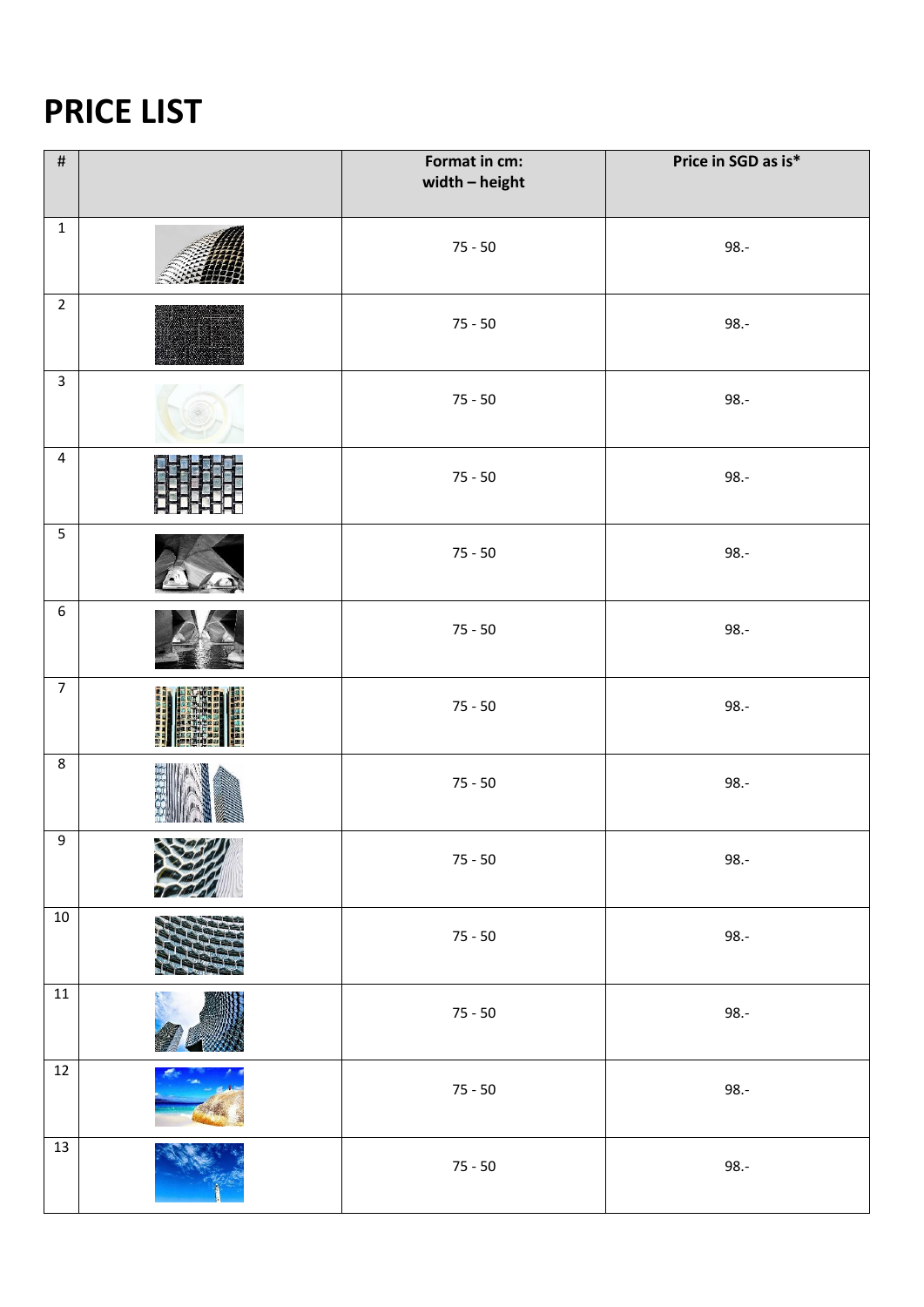| $\#$            |        | Format in cm:<br>width $-$ height | Price as is* |
|-----------------|--------|-----------------------------------|--------------|
| $14\,$          |        | $75 - 50$                         | $98. -$      |
| 15              |        | $75 - 50$                         | $98. -$      |
| 16              |        | $75 - 50$                         | $98. -$      |
| $17\,$          |        | $75 - 50$                         | $98. -$      |
| $18\,$          |        | $75 - 50$                         | $98. -$      |
| 19              |        | $75 - 50$                         | $98. -$      |
| $20\,$          |        | $75 - 50$                         | $98.-$       |
| 21              |        | $75 - 50$                         | $98. -$      |
| $22\,$          | ALI XI | $75 - 50$                         | $98.-$       |
| $23\,$          |        | $75 - 50$                         | $98.-$       |
| $\overline{24}$ |        | $75 - 50$                         | $98.-$       |
| $25\,$          |        | $75 - 50$                         | $98.-$       |
| $26\,$          |        | $75 - 50$                         | $98.-$       |
| $27\,$          |        | $50 - 50$                         | $88.-$       |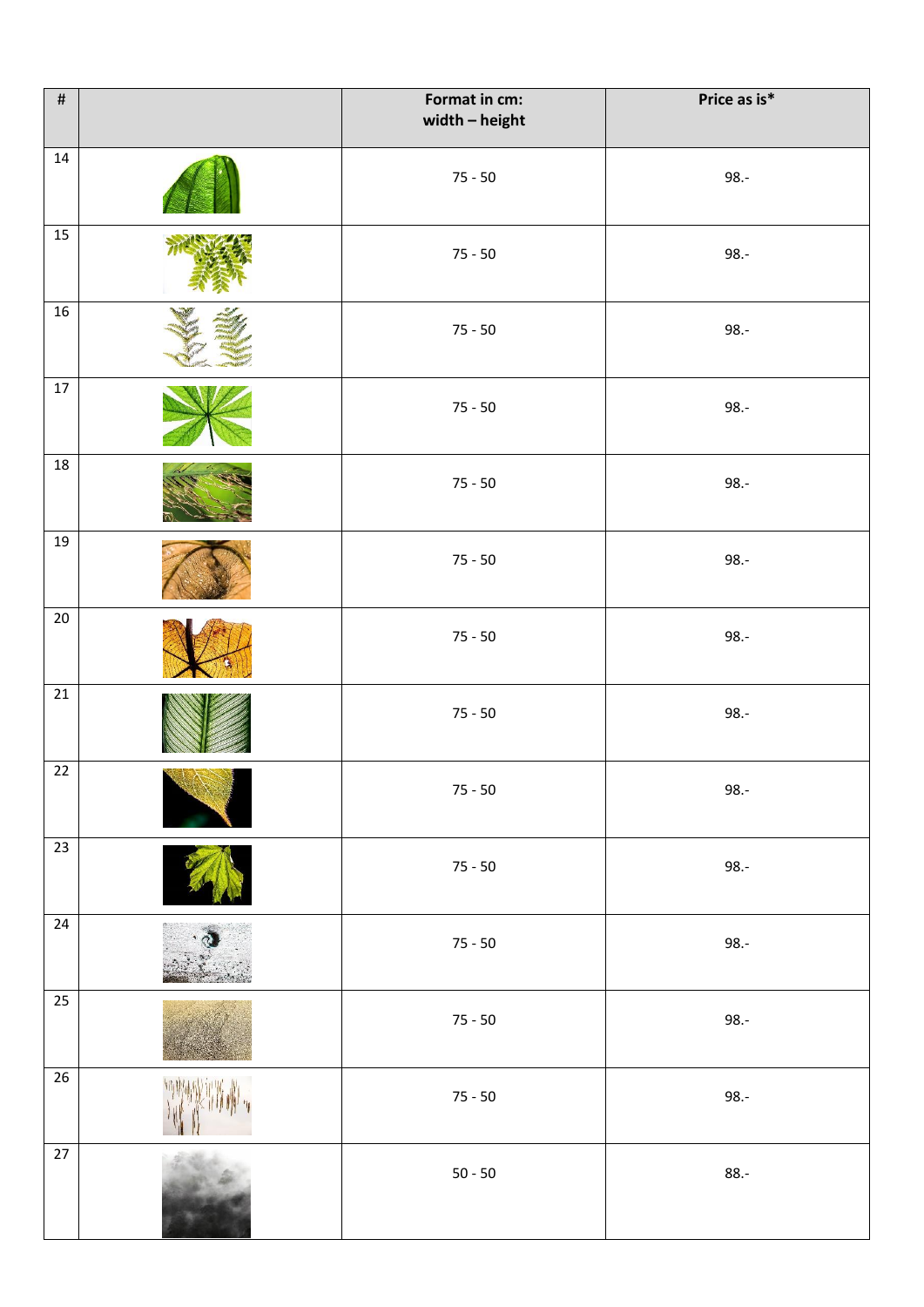| $\pmb{\sharp}$ | Format in cm:<br>width - height | Price as is* |
|----------------|---------------------------------|--------------|
| 28             | $75 - 50$                       | $98.-$       |
| 29             | $80 - 40$                       | $98.-$       |
| $30\,$         | $80 - 40$                       | $98. -$      |
| 31             | $40 - 80$                       | $98. -$      |
| 32             | $30 - 20$                       | $68. -$      |
| 33             | $30 - 20$                       | $68. -$      |
| 34             | $30 - 20$                       | 68.-         |
| 35             | $75 - 50$                       | $98.-$       |
| 36             | $75 - 50$                       | $98.-$       |
| 37             | $75 - 50$                       | $98.-$       |
| 38             | $75 - 50$                       | $98.-$       |
| 39             | $50 - 50$                       | $88.-$       |
| 40             | $75 - 50$                       | $98.-$       |
| $41\,$         | $60 - 30$                       | $88.-$       |